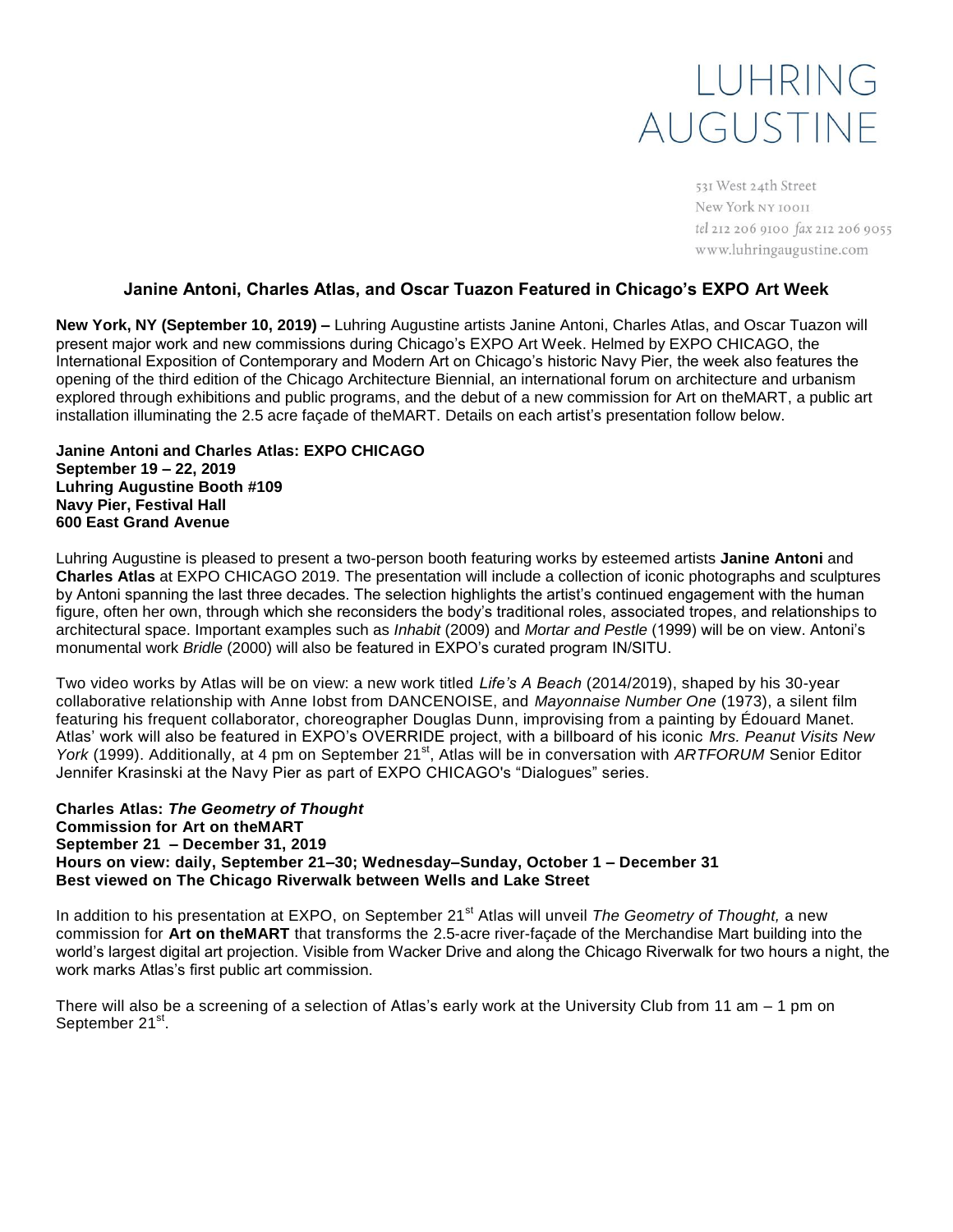# LUHRING AUGUSTINE

531 West 24th Street New York NY 10011 tel 212 206 9100 fax 212 206 9055 www.luhringaugustine.com

#### **Oscar Tuazon: Chicago Architecture Biennial September 19, 2019 – January 5, 2020 Chicago Cultural Center 78 East Washington Street**

The 2019 Chicago Architecture Biennial, titled *…and other such stories,* explores how Chicago's physical location, at the crossroads of the Great Plains and the Great Lakes, uniquely positions the city to address climate and ecological concerns shared by many postindustrial urban centers. Oscar Tuazon will present his ongoing project, *Water School*, which currently has iterations in California, Nevada, and Minnesota, and encourages multigenerational action in response to the current climate emergency. Tuazon's presentation builds on the Biennial's theme in its investigation of the relationship between architecture, water, and land rights, and how formal and informal learning and design processes can promote environmental stewardship. During the Biennial, Tuazon's *Great Lakes Water School* will host exchanges that highlight the significance of clean water in sustaining the local region, with a particular focus on indigenous perspectives and histories.

Tuazon uses natural and industrial materials to create sculptures and installations that reference DIY-aesthetics and vernacular architecture. *Water School* is housed in an architectural structure inspired by the *Zome Home* (1969-72), designed and built by engineer and inventor Steve Baer. An early example of passive-solar design, the *Zome Home*  captured the sun's energy in large drums of water installed in large, bay windows, which then provided heat during the night.

### **About the Artists:**

**Janine Antoni** was born in Freeport, Bahamas in 1964. Antoni is the recipient of several prestigious awards including a MacArthur Fellowship (1998), John Simon Guggenheim Memorial Foundation Award (2011), Creative Capital Grant (2012), and Anonymous Was A Woman Award (2014), among others. She has been featured in numerous international biennials including documenta, Kwangju Biennale, Whitney Biennial, Venice Biennale, and her work is part of the collections of major international institutions such as the National Gallery of Art, Washington, DC; Museum of Modern Art, New York, NY; The Whitney Museum of American Art, New York, NY; The Israel Museum, Jerusalem, Israel; Solomon R. Guggenheim Museum, New York, NY; Sammlung Goetz, Munich, Germany; Astrup Fearnley Museet for Moderne Kunst, Oslo, Norway; National Museum of Contemporary Art, Athens, Greece; and Museum Boijmans van Beuningen, Rotterdam, The Netherlands. Her most recent major exhibition, *Janine Antoni and Anna Halprin: Paper Dance*, was presented at The Contemporary Austin, TX in 2019, and this fall, Antoni will debut a commissioned installation *I am fertile ground* at The Green-Wood Cemetery in Brooklyn, New York (on view September 21 – November 17, 2019).

**Charles Atlas** was born in St. Louis, MO in 1949; he has lived and worked in New York City since the early 1970s. He has been a pioneering figure in film and video for over four decades. Atlas has extended the limits of his medium, forging new territory in a far-reaching range of genres, stylistic approaches and techniques. Throughout his production, the artist has consistently fostered collaborative relationships, working intimately with such artists and performers as Leigh Bowery, Michael Clark, Douglas Dunn, Marina Abramovic, Yvonne Rainer, Mika Tajima/New Humans, Antony and the Johnsons, and most notably Merce Cunningham, for whom he served as in-house videographer for a decade from the early 1970s through 1983; their close working relationship continued until Cunningham's death in 2009. Recent solo exhibitions include The Kitchen, New York; the New Museum of Contemporary Art, New York; De Hallen, Haarlem; Bloomberg SPACE, London; and Museum of Modern Art, New York.

**Oscar Tuazon** (b. 1975, Seattle) lives and works in Los Angeles. Engaging different methods of construction, Tuazon frequently uses wood, concrete, glass, steel, and piping as materials to create his structures and installations. His works have roots in minimalism, conceptualism, and architecture, and have a direct relationship with both the site in which they are presented, as well as with their viewer, often through physical engagement. The artist currently has a solo project, *Fire*